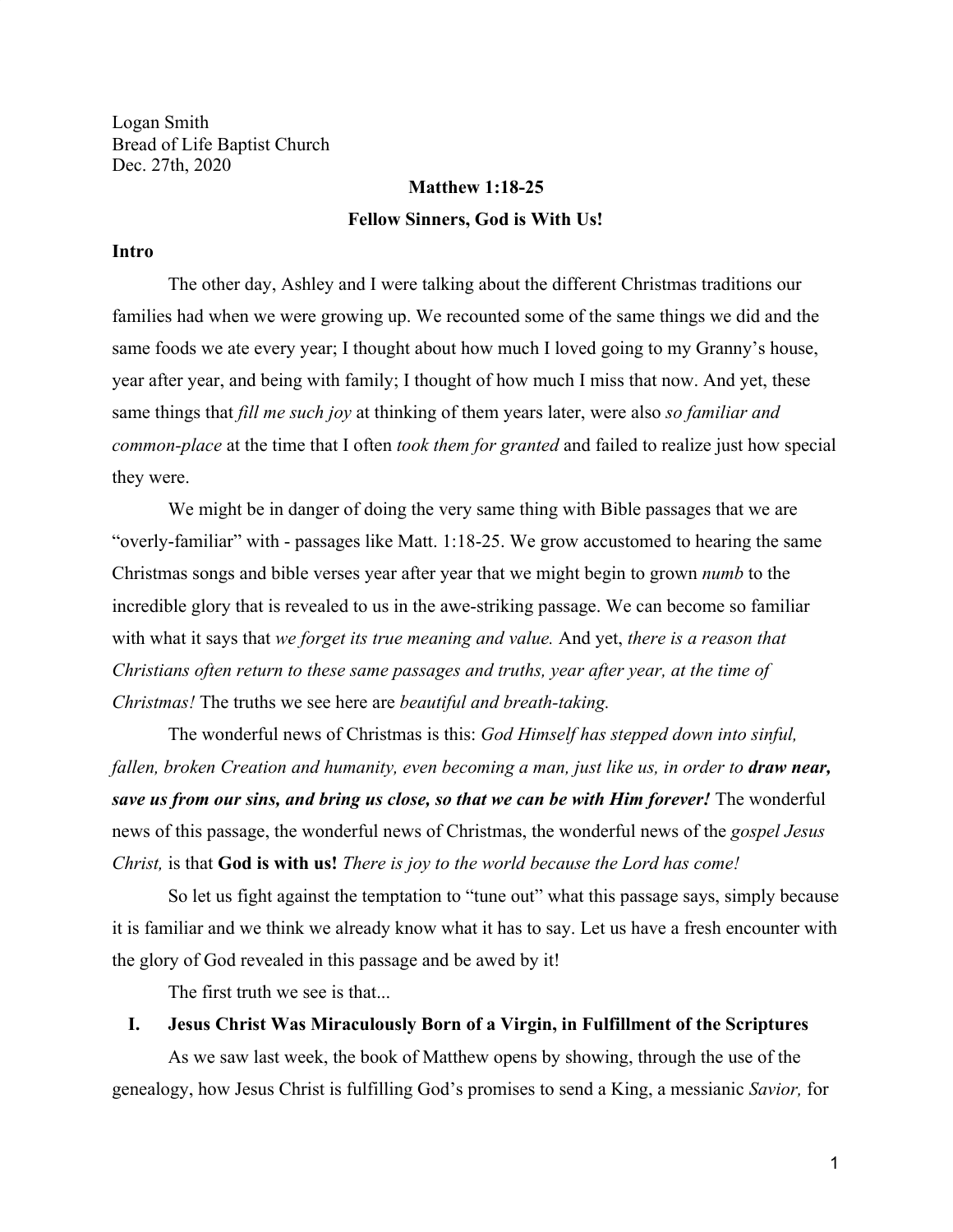His people. And now, the narrative of Jesus's life begins by telling us of his birth, of how God's savior comes into the world. But the passage here is brief, and doesn't actually spend time *on the birth account itself.* And unlike the account given in Luke, where the focus is more on Mary's perspective, here we're given the perspective of Jesus's adoptive human father, Joseph. The story begins with this young, unmarried, engaged couple. Mary and Joseph were "betrothed;" this means they were engaged to be married, but is also meant much more than that. Betrothal was seen as a legally binding status, unlike our modern period of engagement; to break off a betrothal was seen as divorce, and required a certificate of divorce; and yet, they were not yet married, were not living together, and were still required to live in purity before the marriage. We live in a day and age where the idea of sexual purity is *mocked* rather than honored; but this was not the case for first century Jews. And we are told here that Joseph and Mary were indeed living in such purity, before the Lord and each other.

So imagine Joseph's shock, then, when Mary, his betrothed, with whom he has never been intimate, suddenly becomes pregnant! Since every pregnancy up until that point, and every pregnancy since then, has always begun in the same way, it was logical and natural for Joseph to assume that Mary *had been unfaithful;* since he knew that he had not been intimate with her, he immediately assumed that she had been unfaithful and had an affair with another man. After all, in every other circumstance in human history, *that would have been the case!* And this was a *very big deal*; this would have been considered *adultery,* a sin calling for stoning under the Old Testament Law of Moses; and even though this practice was not normally allowed in such cases under Roman rule, this still would have brought great social shame and consequences upon Mary.

And so Joseph intends to act in a righteous and honorable way: first, being a righteous man, he is going to divorce her, showing that he has indeed been faithful and that he had not been impure; but secondly, he also acted *compassionately;* he did not want to shame Mary publicly, so he was going to "*divorce her quietly"* **(v.19).** But then, *God intervenes and stops him;* Joseph is visited by an angel, a messenger of the Lord, in a dream. The angel says, in verse 20, **"Joseph, son of David, do not fear to take Mary as your wife, for that which is conceived in her is from the Holy Spirit."** We are overly familiar with this passage and this teaching, but the Angel was giving Joseph incredible, mind-blowing news: *Mary, his beloved betrothed, had not been impure and unfaithful; she was pregnant and still a virgin; the baby she*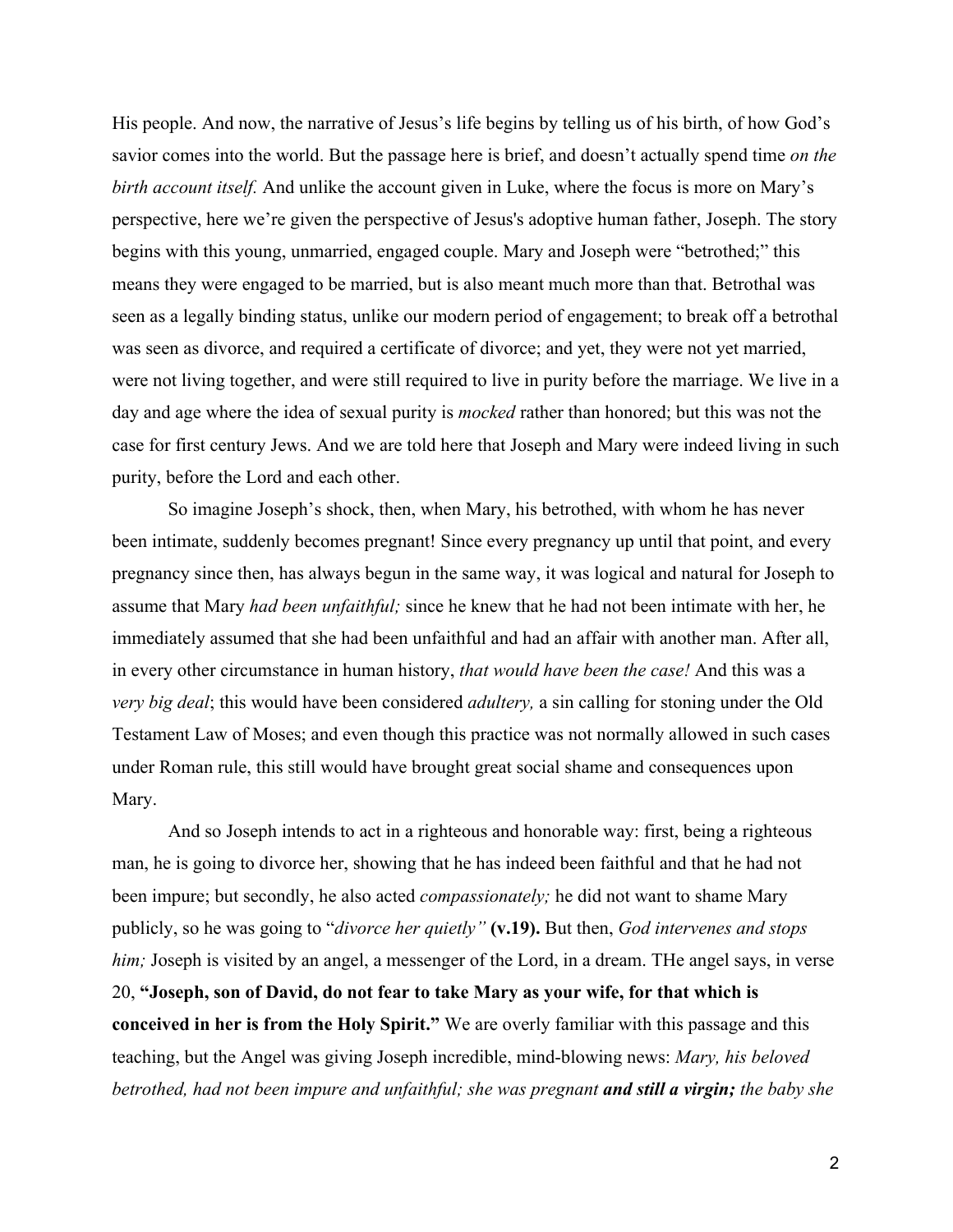*carried was not conceived by natural means, but by the miraculous work of God the Holy Spirit!* And verse 23 makes clear that this is a **miraculous sign** to signal the birth of the messianic savior, **in fulfillment of God's prophecies in the Old Testament.**

From the very beginning of the Bible, God uses *miraculous births* to bring about His promises and deliverance for His people. In Gen. 3:15, right after the very first sin, we see the very first hint of the good news of salvation: GOd promises that an "**offspring,"** a child, shall be born that will crush Satan's head, signifying deliverance for humanity from the curse of sin. Then, God promised to make Abraham into a great nation, to begin through him the special people of God; yet Abraham was *childless* in his old age, and his wife Sarah was not only past the age of childbirth but had always been *barren;* and then, God miraculously gave Sarah a child, even in barrenness in old age! And this pattern is repeated, where miraculously gives a child to a barren, faithful woman: to Isaac and Rebekah, then to Hannah, the mother of Samuel. And these children signify grace, blessing, and promised deliverance for God's people. THen, in Isaiah 7, which is quoted here, we see this same pattern picked up, *but greatly escalated:* a child will be born not too a barren woman, *but to a virgin!* Isaiah makes clear, just a couple of chapters later in Isaiah 9:1-7 (which we looked at together a couple of weeks ago), that this promised child *would be the promised Messiah, the promised Davidic King and Savior of GOd's people; and he would be Mighty God Himself!* And so we see these promises fulfilled here in the birth of Christ: *the promised savior enters into the world through the most miraculous birth imaginable - He is born to a virgin!*

As I've said, this truth is probably *over familiar* to many of us; we might assume this to be true, but we might not give it much thought, or see it as very important. Yet it is helpful for us all to remember that *the Bible asserts this as a historical fact* that actually happened; as *the fulfillment of God's Word;* and as *theologically true and significant.* Many people in the world today scoff at the idea of the virgin birth and dismiss it as impossible nonsense. Of course it seems impossible to us - *that's why it is a miracle! It is the very act of God!* **But that's just the point: we can't save ourselves; we need a miracle!**. If there was something *natural* that could happen for us to deal with our sin, then Christ wouldn't have had to come. The whole point is that we *need a miracle to be saved from our sins!* It takes a divine intervention! And that is *exactly* what we see here! THe miraculous arrival of the promised one who would, *just as miraculously,* save us from our sins! After all, if we can't believe in the miracle of the **Virgin**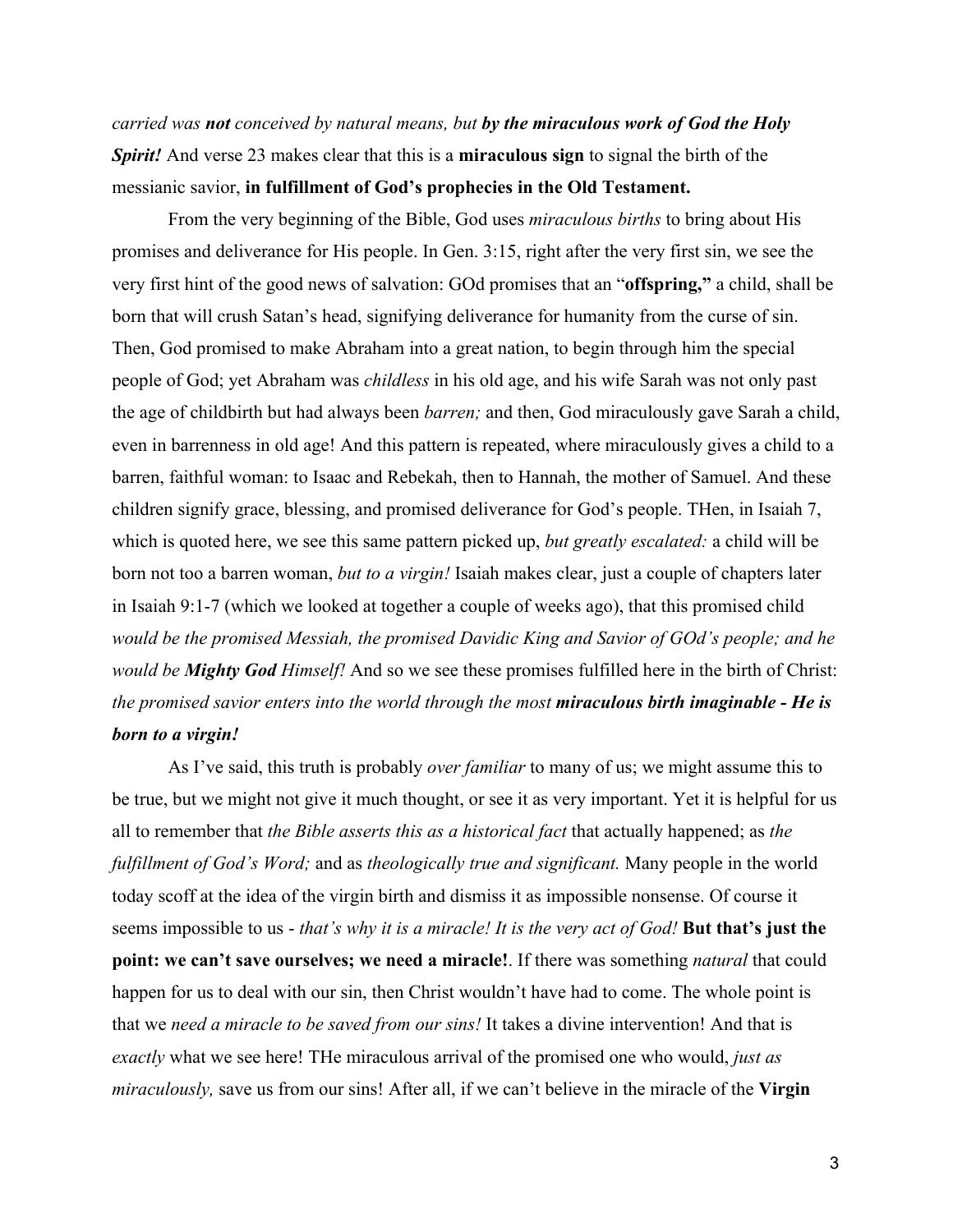**Birth,** then how could we believe in the **resurrection from the dead?** Both depend upon the **Word and Work of GOd;** therefore, both truths are infinitely trustworthy; we can bet our lives on them.

Therefore, the truth of the **Virgin Birth** is important for us to know about and believe in *because it is a necessary part of the gospel, the good news of how we are saved in Christ.* Why would it be necessary that the savior be *born of a virgin?* Because it is necessary that the savior, Jesus Christ, be both **fully God and fully man,** which is exactly what the **Virgin Birth** secures and reveals.

### **II. Jesus Christ Was Born to be Fully God and Fully Man**

The virgin birth reveals that Jesus is born **of a woman - Mary, being a truly human baby, truly born and legally part of the line of David;** yet it also reveals that Jesus *does not have a human Father, but is conceived by the Holy Spirit of God in a miraculous way.* Jesus is both **truly God** and **truly human.**

This is made explicit by the name of the child in verse 23; the prophet Isaiah says *"they shall call his name Immanuel."* And Matthew quickly translates this name for us, so we don't miss the significance: the name means *"God with Us."* This child that is born in such a miraculous way *is God Himself.* The birth of Jesus literally means **God is with us** because *Jesus, the baby born, is Himself God!* In the birth of Christ, God Himself is born among us, as a real, flesh-and-blood human man! God the Creator took on flesh!

This is the incredible, awe-striking, wondrous mystery of the **Incarnation.** The word **incarnation** simply means that *Jesus Christ is the eternal God the Son who took on flesh, becoming a real human being, a man, who lived in this world, just like us.* He was even *born as a baby, just like we are!* It means that Jesus Christ is **fully God** and **fully man.**

**Jesus is really "human"** in every way. He was truly born as a helpless, vulnerable baby. He was dependent on his parents for survival; he had needs that needed to be met by others, *just like we do.* He knew limitations and weakness, pain and suffering, joy, sadness, and fear, *just like we do*. He became **truly human in every way - except that he** *was without sin.* Jesus lived a perfect, sinless life - and yet, it was still a **very real, very human life!**

And at the same time, Jesus is **really, truly God!** He is the eternal, pre-existent Son of God, equal with the Father. Very God of very God! Jesus Christ, the God-Man, is **Two-in-One:** one person, Jesus Christ, the eternal Son, who has **two natures: a human nature, and the**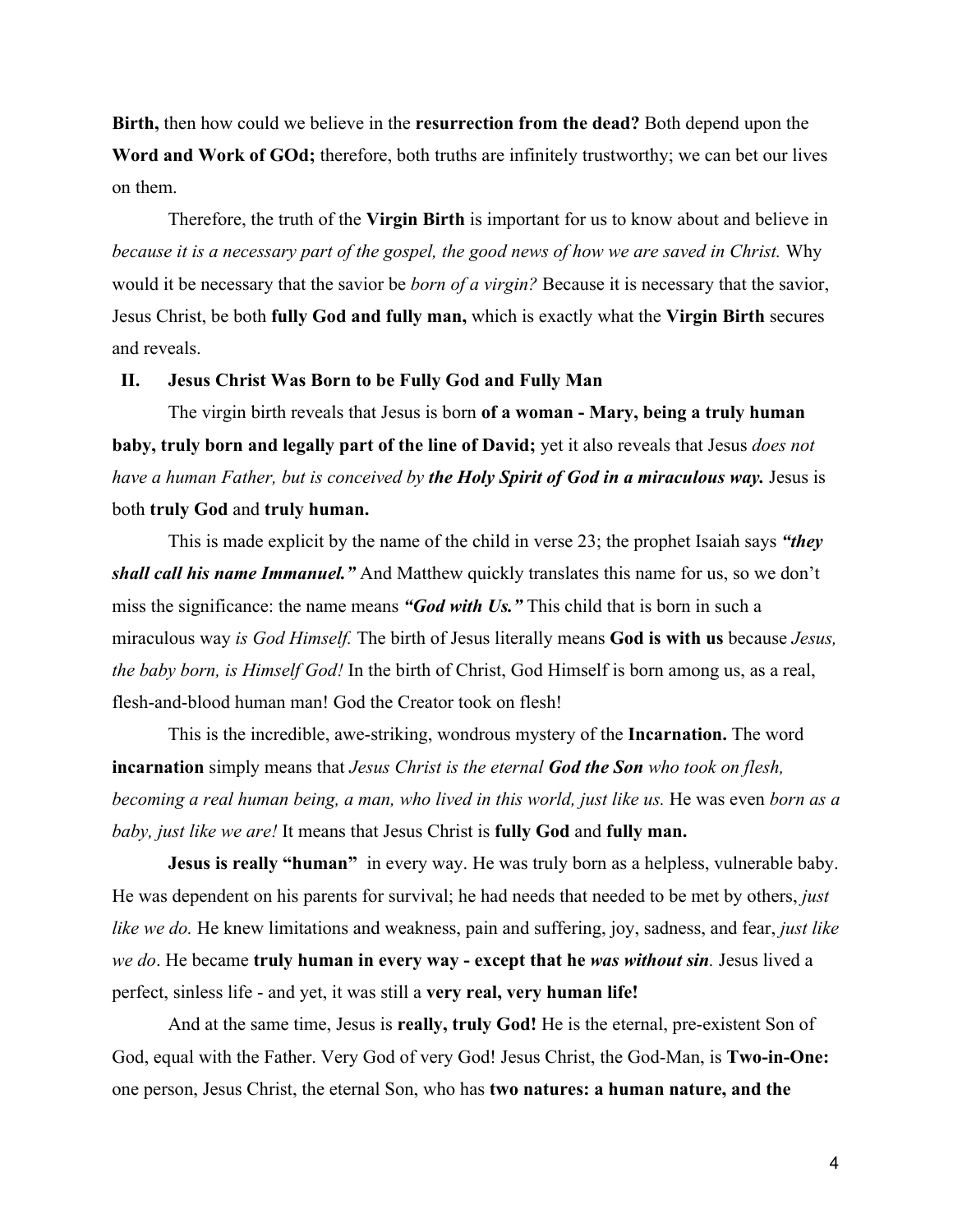**divine nature.** He is not some hybrid, being a "mix" of the two; Jesus is not half-God half man. Nor does he only *pretend to be a human.* No, Jesus, in a very real yet mysterious way, is **fully God and fully man** at the exact same time!

This can be hard to wrap our heads around, but let us at least try and *wrap our hearts around this,* so that it truly moves us to adore and worship Him! This means that God, who created all things, the very **"Word of the Father"** became a *human being*; the very *light of God* stepped down into darkness; the very author of life itself *stepped down into life - to step into your life, and my life.* God the Son was born *as a real, human baby.* It was not a "silent night;" Jesus was a baby, and babies scream when they are born. Jesus had to be nursed, swaddled, and cared for by his mom, Mary! *And at the very same moment, the baby she gave birth to was the very God that knit Mary together in her own mother's womb! As she held Jesus in her arms for the first time, He was upholding her very life as the God who made her! As the baby Jesus was dependent upon Mary and Joseph for life and survival, being needy and helpless, he was, at the very same time, the very God of life that they were dependent upon for their very life and breath, at every second!*

This is amazing and wondrous! THis is the beautiful mystery of the Incarnation! This means that God Himself, in the person of Jesus Christ, assumed **our humanity.** He stepped down *into our lives; even our broken lives in this broken, fallen world, full of sin and suffering.* Jesus is **Immanuel - God with us!** Jesus took on flesh *to be with us; to be with you!* Jesus lived as a **real human man;** he truly experienced suffering and pain; he truly experienced loss and sorrow; he knew what it meant to be needy and dependent! That means He *perfectly empathizes* with your own suffering, your own struggles, your very neediness. *God is with you as you walk through this life!*

And the most amazing part is: **Jesus did so perfectly!** As he lived the human life, faced with temptation and trial on every side, **he never sinned! He lived it out perfectly! And he did so** *in our place! For you and for me! So that where we have failed, he has succeeded, and he attributes it to our account!* Why? *Because he became a man in order to save us.*

He came to save us from our sins...

### **III. Jesus Christ was Born in order to Save Us from our Sins**

The **goal** of the **incarnation** - the **purpose of Christ's birth -** was always *the Cross* - we can't rightly understand *Christmas* without looking to Easter. In verse 21, the angel very clearly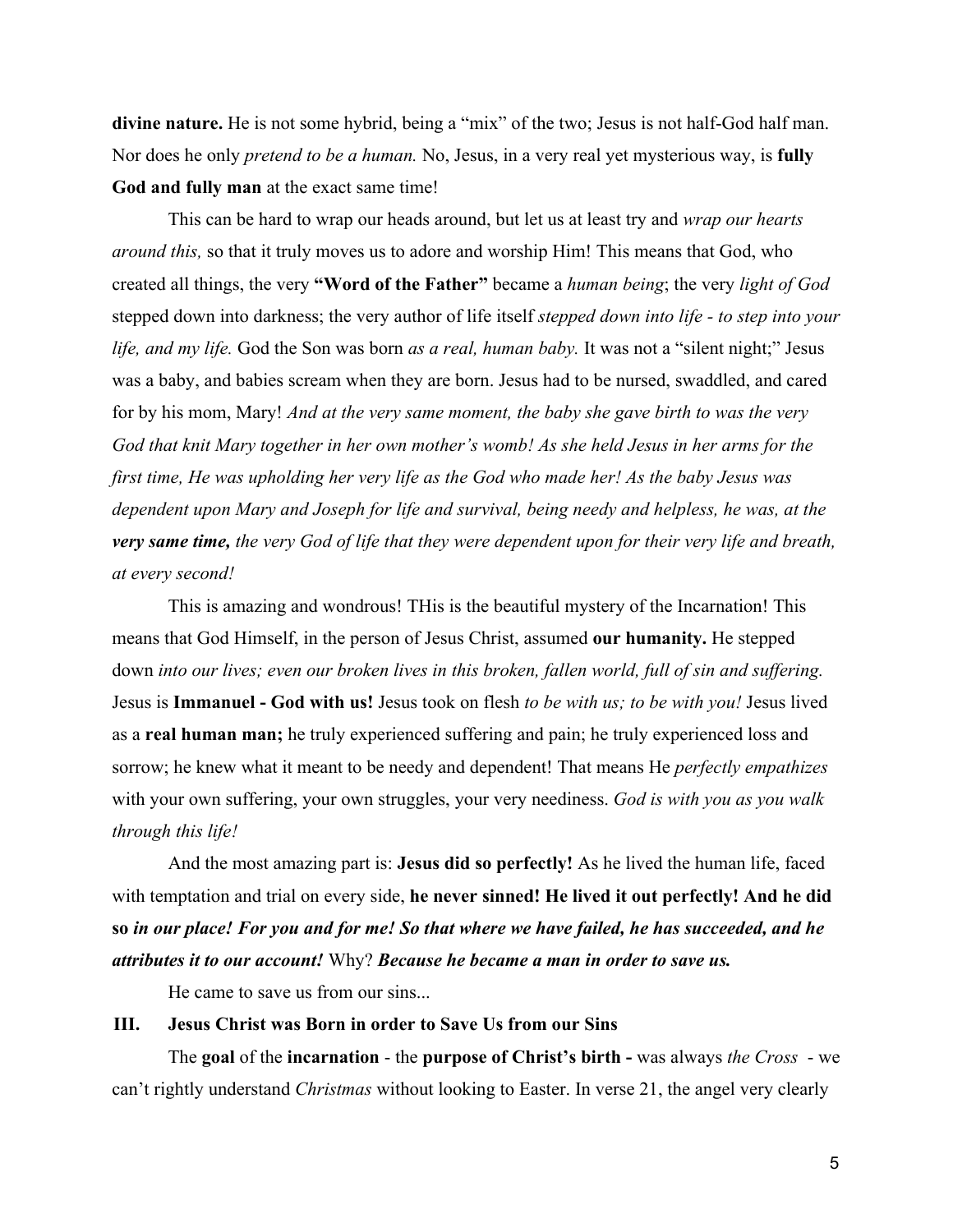tells us **why Jesus Christ is born:** *"for he will save his people from their sins."* After all, as the angel implies, *this is exactly what the name Jesus means.* "Jesus" is the Greek form of the name **"Joshua,"** or "*Yeshua,"* which means, "**God saves,"** or "**God is salvation."** So the heart of this passage proclaims clearly top us the **good news, the gospel, that Jeus Christ came to save us from our sins!**

The **virgin birth** was essential for the **incarnation,** God becoming Man in Christ**.** And the **incarnation** is essential for our **salvation.** We needed God himself to save us; we can't save ourselves, and no other human being could save us. We saw last week that the promised savior from God had to be a *human being from the line of David, for he would be the promised, eternal Davidic king.* But we don't just need another sinful man to save us; we need *God Himself to save us.* We need the sinless **God-Man, Jesus Christ,** to live a *perfect human life in our place;* and ultimately, to *go to the cross and die in the place of our sins. This is why Jesus Christ came; this is why he was born: to be our savior! To save us from our sins!*

Each and every one of us is a sinner. Each and every one of us has failed before the Lord, before each other, and before our own eyes. Each one of us has sinned both *intentionally* and even *unintentionally.* We all know we have actively done what is wrong, that we have actively disobeyed God. And yet even when we *try* we still fail. *We are sinners, and we cannot stand before the Holy, Righteous God! There is nothing we can do to deal with our sin! We cannot live a perfect life! We cannot save ourselves!*

And yet: *we don't have to! There is hope, even for sinners like you and me!* **God Himself stepped down to live a perfect life in our place; to die a sinner's death in our place; and to be raised by the power of God to eternal life and peace in our place!** THis is what Jesus Christ came to do! This is what he has done! He has accomplished salvation - forgiveness from sins, righteousness, and eternal life with God - for sinners!

And yet, this doesn't just automatically apply to every single sinner out there. We must *respond in faith.*

## **IV. Like Joseph, We Must Respond to this Good News with Obedient Faith, Even When it is Costly.**

 As we heard read earlier, in **John 3:16,** God does indeed "love the whole world," which is why he sent His Son, Jesus Christ, to die on the cross and save sinners; but what does the rest of John 3:16 say? *"That whoever believers in him should not perish but have eternal life."* And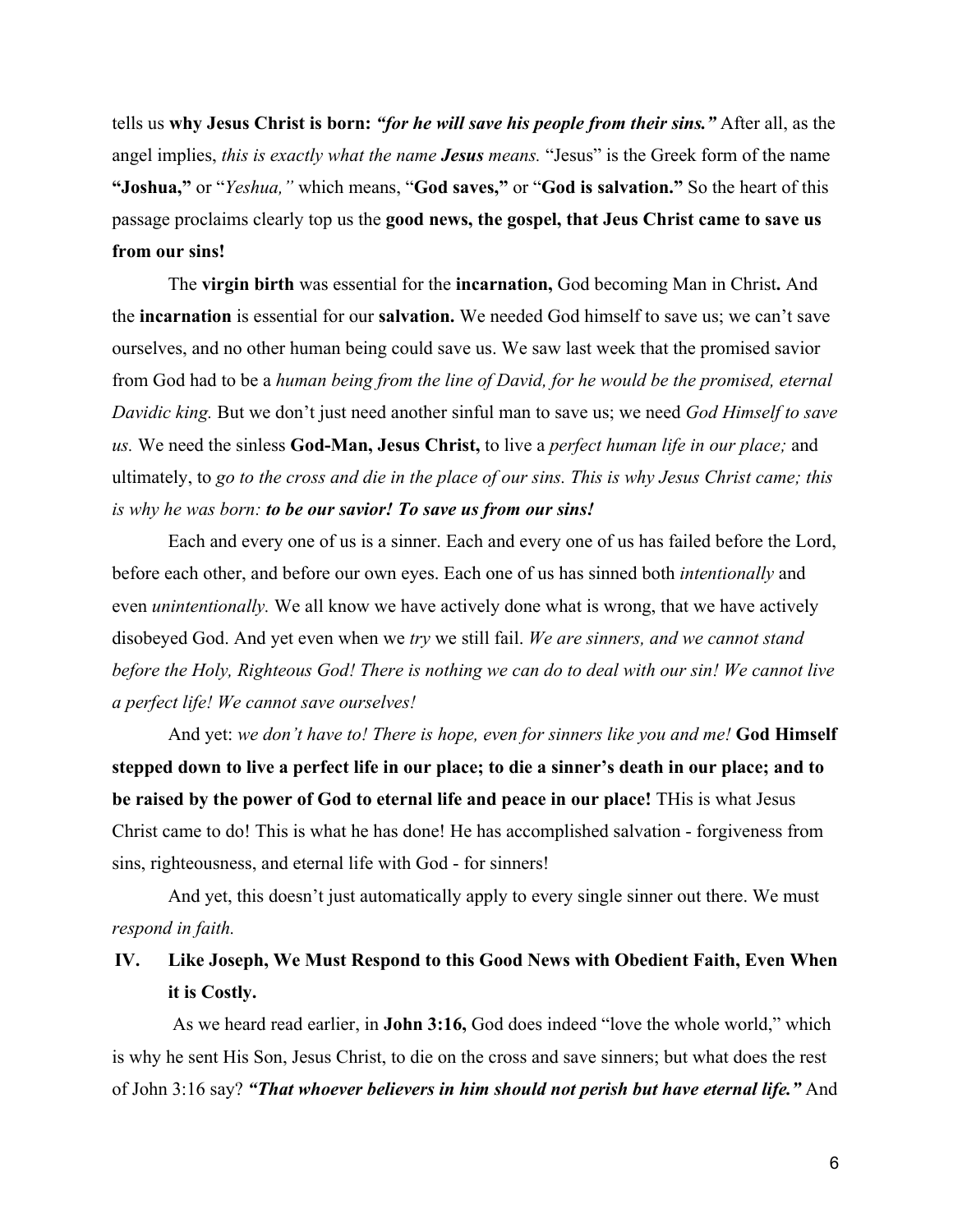so we see here: Jesus came to save, specifically, *"his people."* It is precisely **those who "call his name Immanuel"** that are saved from their sins! This salvation is applied to **everyone who believes that Jesus Christ really is** *"God with us!"* **That he really did come in fulfillment of the scriptures; that He really is** *perfectly God and perfectly man;* **and that He really did live, die, and rise again** *to save all who repent and believe in Him!*

And such genuine faith is evidence by *repentant hearts and faithful obedience in our lives, just like what we see here in the example of Joseph.* We began looking at his life, and the story of Christ 's birth from his perspective, earlier. And it's worth mentioning again *just how much emphasis Matthew is placing on Joseph in this passage.* And I think the point Matthew wants us to see, at least in part, is that *the way Joseph responds to the Word of the Lord here is an example for us to follow.* So let's take another look back at the life of Joseph for a second.

As we've already seen, Joseph initially assumed, very reasonably, that Mary had been unfaithful, and intended to quietly divorce her. But then, God revealed to Him, through a dream, that Mary *had not* been unfaithful, but that she carried the *promised savior from GOd,* and that this was the *miraculous work of the Holy Spirit of God!* And so, Joseph had a choice to make. If he truly believes that this is true - if he *truly believes and trusts in the Word of God revealed to Him,* believing that Mary's son truly is the promised one of God - *then of course he can no longer put Mary away!* In fact, it would be *outright disobedience* for him to do so, since the angel explicitly tells him, *"do not fear to take Mary as your wife."*

But there would be good reason for Joseph fearing to do so. In the eyes of everyone around them, for Joseph to still marry Mary would be to admit *guilty* to being physically intimate with her before marriage. In our promiscuous day and age, that might not seem like a big deal, *but this was a very serious allegation for a first century Jew.* For a man who loved GOd and wanted to be righteous in his ways, *it would be a great burden* to be unjustly considered by all of their friends, family, neighbors, and religious leaders to have *sinned and to continue to lie about it.* We know that Mary and Joseph were not lying; we know they were faithful to the Lord in these things. And yet, even though Joseph believed that this child was from the Lord, not adultery, he would have known that *pretty much no one else they knew would have believed their story!* If Mary and Joseph insisted that they were pure and waited till marriage, everyone else would have likely responded in mockery, saying, "Yeah, sure, how else do you explain Mary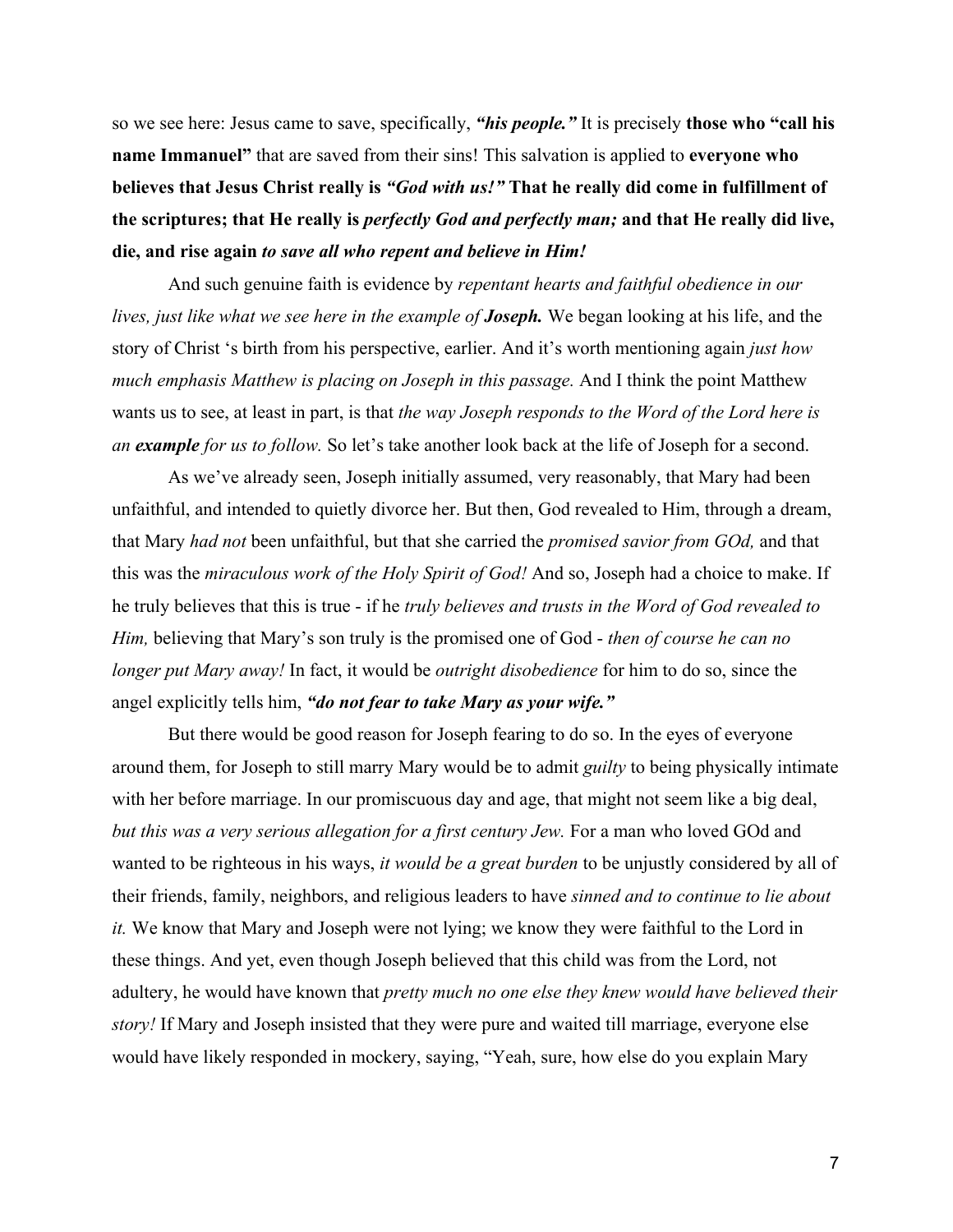being pregnant?" This came with a great social cost. There would have been many *earthly reasons* for Joseph to put her away quietly and wash his hands of it.

And yet, we see here that **Joseph believed the Lord! He had faith in the Word of God and the good news of the promised child, Jesus Christ.** And how do we know that Joseph believed? **Because he obeyed.** Even though it would have been very costly, **Joseph responded in faith by** *obeying the Lord.* IN verses 24-25, after he receives this dream from God, he awoke and *"he did as the angel of the Lord commanded him: he took his wife, but knew her not until she had given birth to a son. And he called his name Jesus."* Joseph believed; he responded in *faith,* trusting in the good news of the Lord! And his faith was *genuine,* being evidence by *costly obedience*. THis is the example held out for each of us. We, too, are called to believe in this good news: that **God came down and became a man, being born in the person of Jesus Christ; and He came to save God's people; to save anyone** *who trusts and believes in Him!* Such believe is costly; such believe demands faithfulness and obedience in our lives; indeed, believing in Christ changes our lives completely! And yet, *it is belief that He saves us from our sins!* There is no greater news or hope out there! It is a message **worth believing, a message worth changing our lives for, even though it is costly!**

And so, the question before each of us today is: **Do you believe that Jesus truly is the GOd-Man, who has come to save us from our sins? Do you truly believe that your only hope is Him, and that his perfect life, death, and resurrection are sufficient to take away your sins? Are you resting in Jesus alone as your savior?**

If so, *rejoice!* **Believe that just as he was born of the virgin Mary, so you have now been born again to new life in Him; just has he lived and died in your place, so you are forgiven of your sins and declared righteous, even now! Believe that just as he was raised and ascended into heaven, so you will be raised to eternal life with God,** *because GOd is with you, even now, in the midst of whatever is going on in your life!*

And if you're not a believer this morning, then these glorious promises can be true for you as well! Simply believe in the *good news* of the very first Christmas story: *believe that a savior has been born, even for you! That God himself has stepped down to live, die, and be raised in your place, to save you from your sins, if you will turn away from sin and trust in Him alone!* If you have any questions about this, or about being baptised or joining the church, I